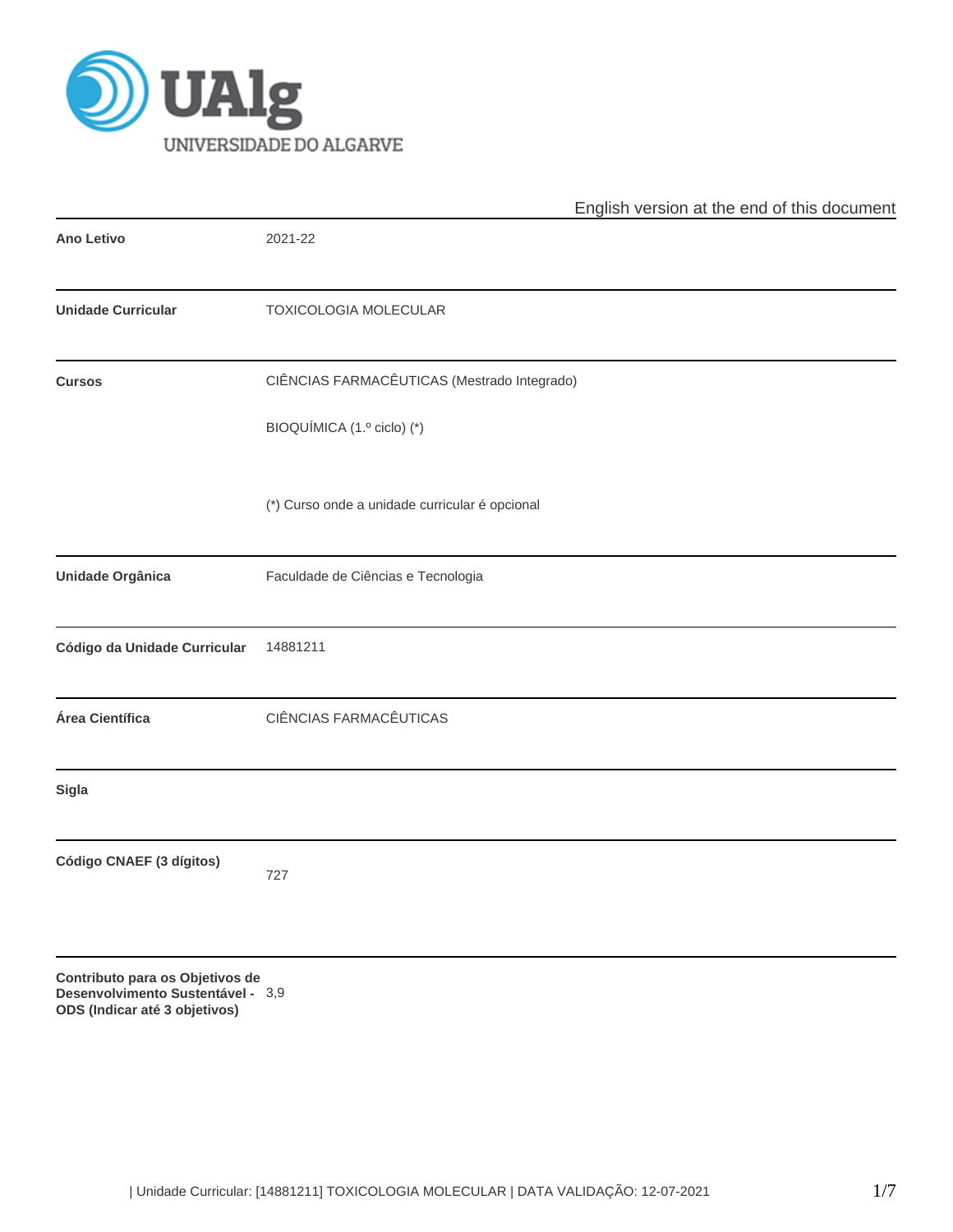

**Línguas de Aprendizagem**

Português - PT

**Modalidade de ensino**

Presencial (ou online, dependendo da evolução da situação da pandemia SarsCov2)

**Docente Responsável** Vera Linda Ribeiro Marques

| <b>DOCENTE</b>             | <b>TIPO DE AULA</b>          | <b>TURMAS</b>          | <b>TOTAL HORAS DE CONTACTO (*)</b> |  |  |
|----------------------------|------------------------------|------------------------|------------------------------------|--|--|
| Vera Linda Ribeiro Marques | $PI \cdot T \cdot TP$<br>. . | T1; TP1; PL1; PL2; PL3 | 34T: 14TP: 36PI                    |  |  |

\* Para turmas lecionadas conjuntamente, apenas é contabilizada a carga horária de uma delas.

| <b>ANO</b> | <b>PERIODO DE FUNCIONAMENTO*</b> | <b>HORAS DE CONTACTO</b> | <b>I HORAS TOTAIS DE TRABALHO</b> | <b>ECTS</b> |
|------------|----------------------------------|--------------------------|-----------------------------------|-------------|
| $\Omega$   | S2                               | 34T: 14TP: 12PL          | 156                               |             |

\* A-Anual;S-Semestral;Q-Quadrimestral;T-Trimestral

### **Precedências**

Sem precedências

# **Conhecimentos Prévios recomendados**

Bioquímica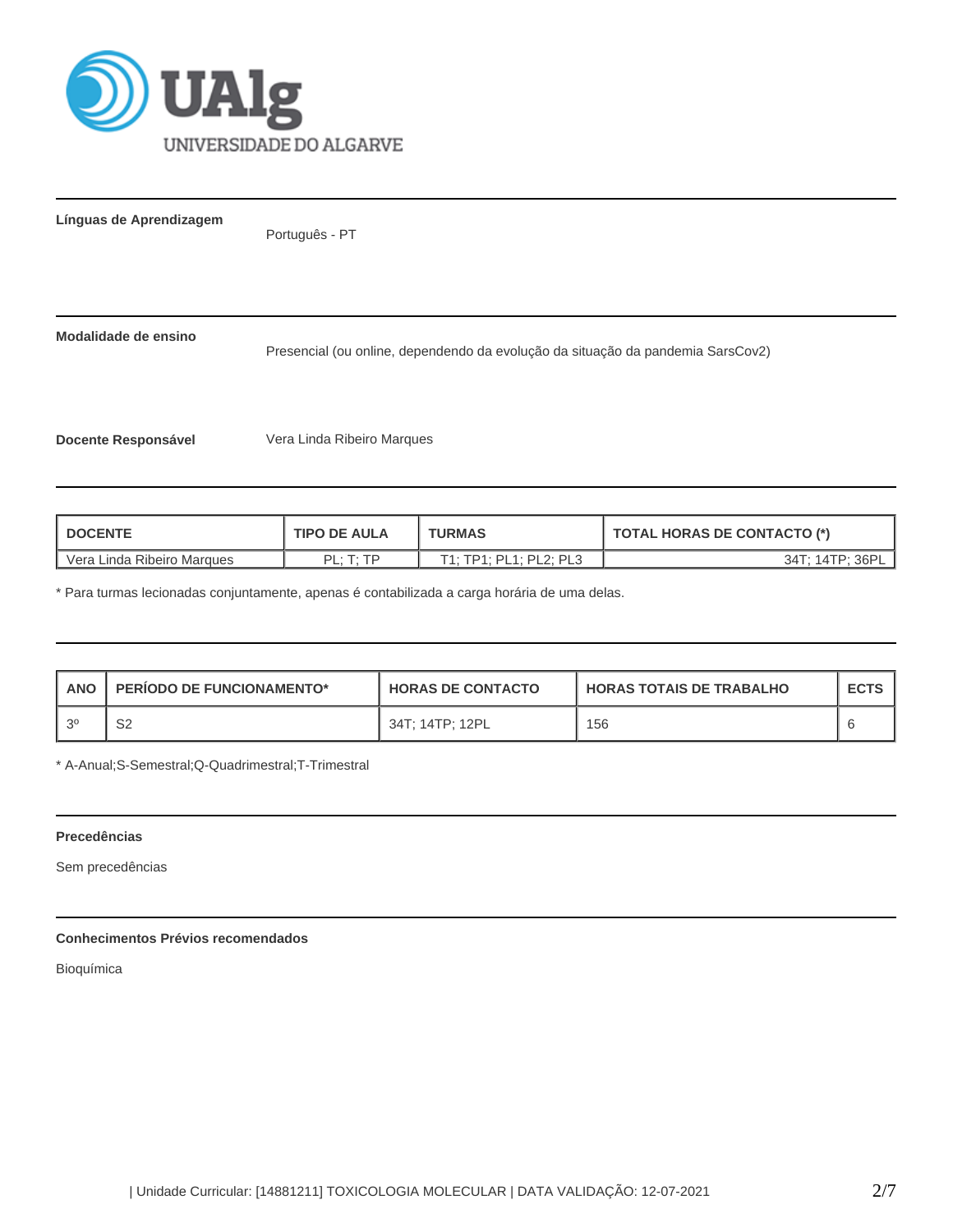

#### **Objetivos de aprendizagem (conhecimentos, aptidões e competências)**

Apreender os conceitos básicos da toxicologia, com vista à compreensão da diversidade de efeitos de compostos químicos na fisiologia humana bem como das suas diferentes vias de metabolização e eliminação.

Estudar os mecanismos moleculares subjacentes à toxicidade induzida por agentes químicos exógenos, tais como drogas, poluentes ambientais ou fármacos de uso terapêutico.

Compreender os mecanismos de controlo dos processos de destoxificação quer sob o ponto de vista genético, quer por factores hormonais, nutricionais ou dependentes do desenvolvimento do organismo.

Estudar as bases mecanísticas da variabilidade individual na resposta a agentes químicos, e o seu papel como factor de risco para patologias como o cancro ou doenças degenerativas do sistema nervoso.

Para além disso, esta UC deverá contribuir para a aquisição de competências transversais de pesquisa bibliográfica e de apreciação crítica de literatura científica.

### **Conteúdos programáticos**

História e princípios gerais de toxicologia

Metabolismo de compostos químicos: funcionalização, conjugação e eliminação

Factores fisiológicos e nutricionais que afectam o metabolismo

Mecanismos de toxicidade não específica. Mutagénese química. Carcinogénese. Teratogénese.

Toxicologia dirigida a sistemas: sistema nervoso, gastrointestinal, cardiovascular, respiratório, reprodutor.

Metabolismo de xenobióticos. Fase I, fase II e fase III

Diversidade estrutural e funcional

A família multigénica dos citocromos P450. Enzimas de conjugação.Transportadores membranares.

Mecanismos gerais de regulação genética

Regulação do metabolismo por compostos exógenos (barbituratos, hidrocarbonetos aromáticos policíclicos, antibióticos) e por compostos endógenos (hormonas esteróides e outros lípidos)

Mecanismos de resistência a fármacos

Introdução à farmacogenética e à epidemiologia molecular

### **Metodologias de ensino (avaliação incluída)**

Ensino teórico e discussão de casos clínicos ou de artigos nas teórico-práticas. A componente de índole experimental incidirá na análise de compostos tóxicos em duas perspetivas: uma perspetiva geral, consistindo na realização de testes de deteção qualitativa de diferentes compostos e uma perspetiva molecular, que consiste na investigação do fenómeno de regulação da expressão genética desencadeada por um agente endógeno ou exógeno, com recurso a métodos moleculares.

A avaliação consiste num exame (80%). A componente prática incluirâ a elaboração de um relatório global sobre o trabalho desenvolvido na prática (20%). O aluno deverá ter aprovação em ambas as componentes. A admissão a exame depende da frequência e aprovação na componente prática.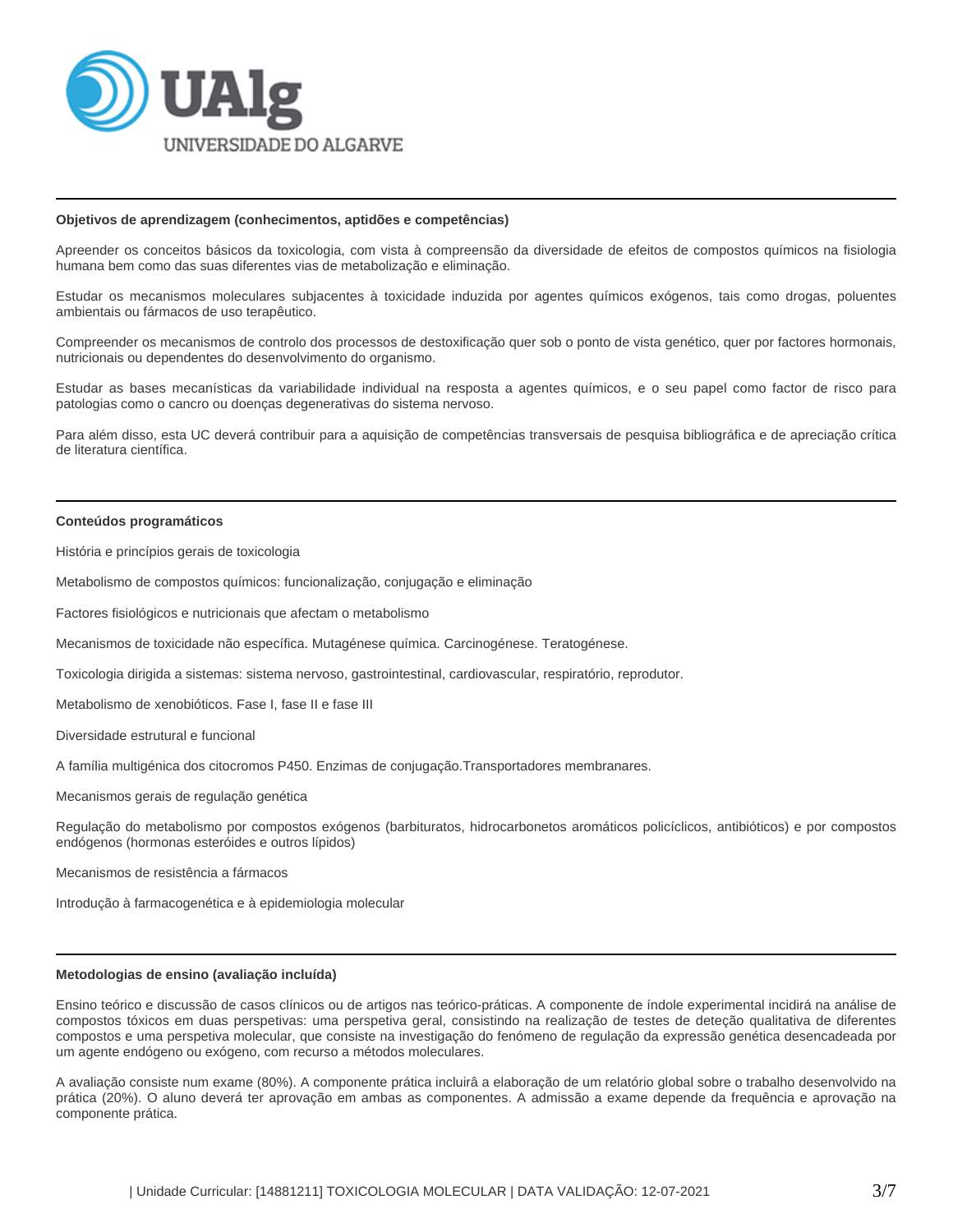

# **Bibliografia principal**

Curtis D Klaassen, Watkins JB (1999) Casarett and Doull¿s Toxicology. The basic science of Poisons. McGraw Hill, 5th ed, 1999.

Hodgson E (2004) A Textbook of Modern Toxicology, 3rd edition. Wiley interscience.

Plant,N, Molecular Toxicology, BIOS Scientific, 2003

Boelsterli UA (2007) Mechanistic Toxicology. The Molecular basis of how chemicals disrupt biological targets. 2nd ed, Informa healthcare.

Josephy, D, P ortiz de Montellano, Molecular Toxicology, Oxford University Press, 2006.

Guofeng Y, Morris, ME (2014) Drug Transporters: Molecular Characterization and Role in Drug Disposition (Wiley Series in Drug Discovery and Development), Wiley-Blackwell, 2nd Ed.

Recurso a repositórios de literatura científica (B-On, Web of Knowledge, PubMed).

Diapositivos das aulas, disponibilizados através da tutoria eletrónica.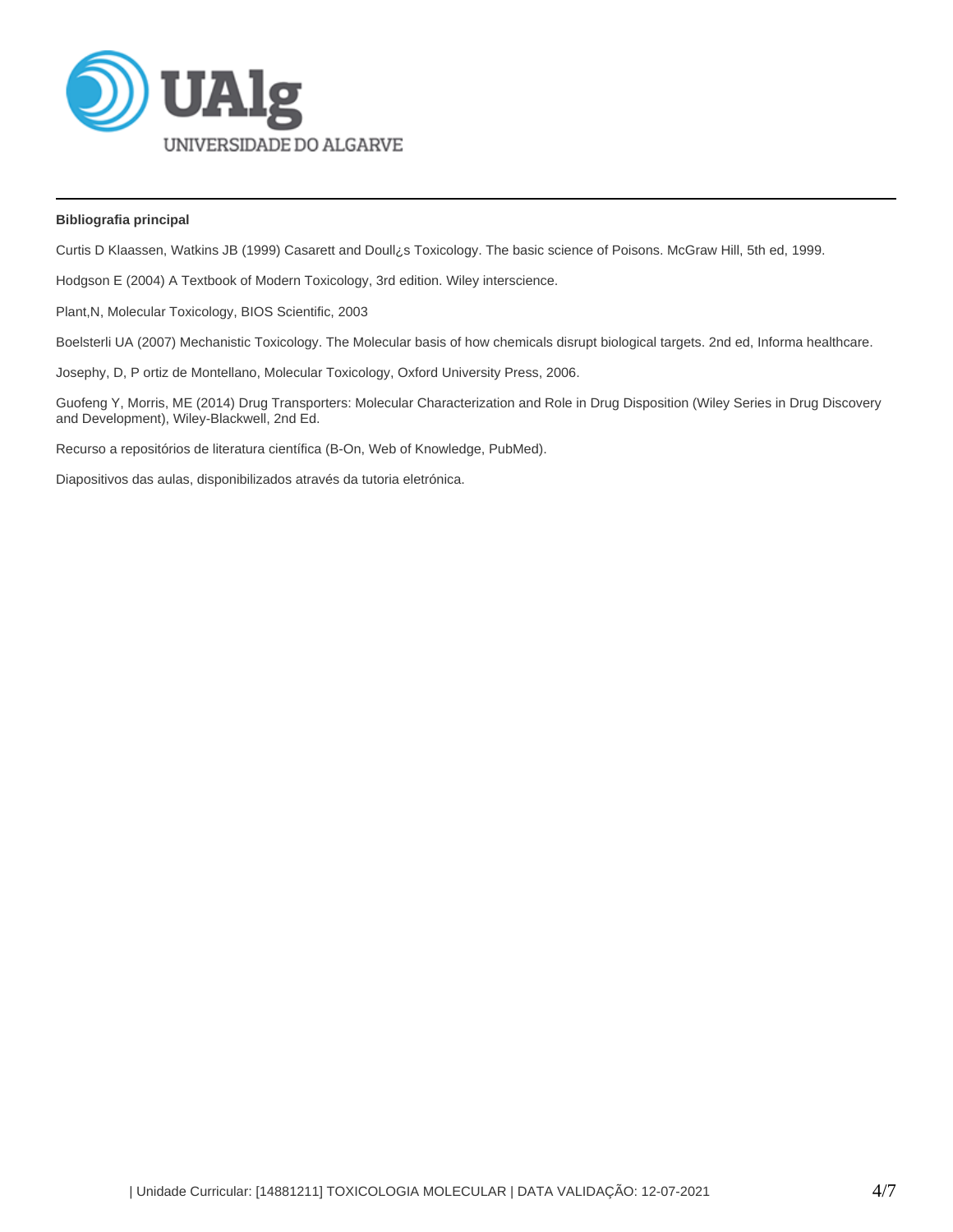

| <b>Academic Year</b>                                                                                   | 2021-22                                                                       |
|--------------------------------------------------------------------------------------------------------|-------------------------------------------------------------------------------|
| <b>Course unit</b>                                                                                     | MOLECULAR TOXICOLOGY                                                          |
| <b>Courses</b>                                                                                         | PHARMACEUTICAL SCIENCES (Integrated Master's)<br>BIOCHEMISTRY (1st Cycle) (*) |
|                                                                                                        | (*) Optional course unit for this course                                      |
| <b>Faculty / School</b>                                                                                | FACULTY OF SCIENCES AND TECHNOLOGY                                            |
| <b>Main Scientific Area</b>                                                                            |                                                                               |
| Acronym                                                                                                |                                                                               |
| <b>CNAEF</b> code (3 digits)                                                                           | 727                                                                           |
| <b>Contribution to Sustainable</b><br><b>Development Goals - SGD</b><br>(Designate up to 3 objectives) | 3,9                                                                           |
| Language of instruction                                                                                | Portuguese - PT                                                               |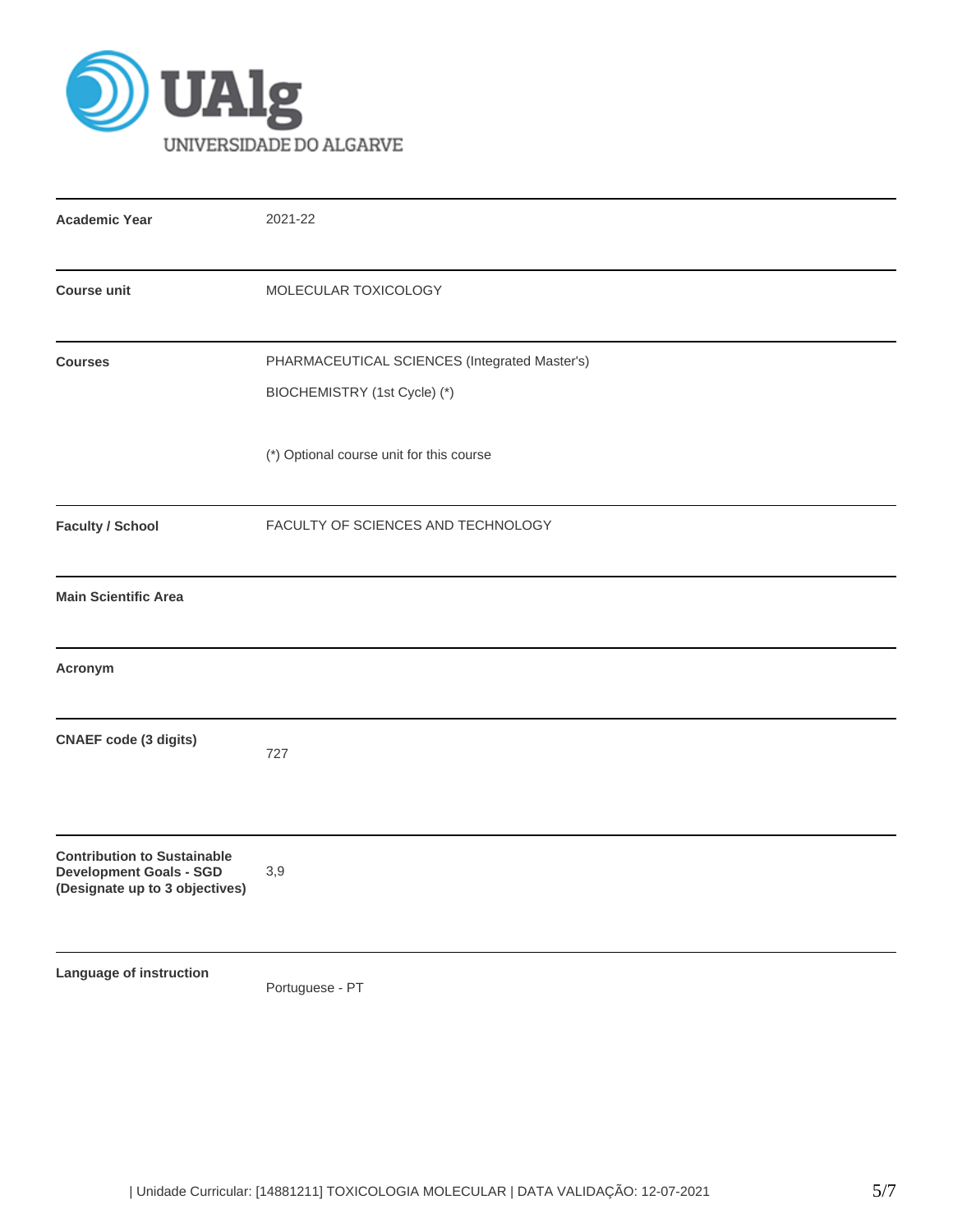

**Teaching/Learning modality**

Presential (or alternatively online, depending on the situation of the SarsCov2 pandemic)

**Coordinating teacher** Vera Linda Ribeiro Marques

| <b>Teaching staff</b>                                                 | ™уре                  | <b>Classes</b>         | Hours (*`       |  |  |  |
|-----------------------------------------------------------------------|-----------------------|------------------------|-----------------|--|--|--|
| Vera Linda Ribeiro Marques                                            | $PI \cdot T \cdot TP$ | T1: TP1: PL1: PL2: PL3 | 34T: 14TP: 36PL |  |  |  |
| * Ear elecces tought jointly it is only accounted the werkload of one |                       |                        |                 |  |  |  |

For classes taught jointly, it is only accounted the workload of one.

| Con<br>hours<br>-- | -   |   | D. | $\mathbf{r}$ |   |                          |    |     | Total         |
|--------------------|-----|---|----|--------------|---|--------------------------|----|-----|---------------|
|                    | 134 | ш |    | IIо          | Ш | $\overline{\phantom{a}}$ | II | IІC | $\sim$<br>סכו |

T - Theoretical; TP - Theoretical and practical ; PL - Practical and laboratorial; TC - Field Work; S - Seminar; E - Training; OT - Tutorial; O - Other

# **Pre-requisites**

no pre-requisites

### **Prior knowledge and skills**

**Biochemistry** 

#### **The students intended learning outcomes (knowledge, skills and competences)**

Learn the basic concepts in toxicology, leading to the understanding of the diverse effects of chemicals in human physiology, as well as of the different pathways for metabolism and elimination.

Study the molecular mechanisms underlying toxicity induced by exogenous chemicals, such as addiction and therapeutic drugs, or environmental pollutants.

Understand the control mechanisms in detoxification processes, as determined by genetics or by hormonal, nutritional, or age-related factors.

Study the mechanistic basis for individual variability in the response to chemicals, and its role as a risk factor for pathologies such as cancer or degenerative diseases of the nervous system.

Furthermore, this Curricular Unit will contribute to the acquisition of transversal competences in literature search and critical analysis.